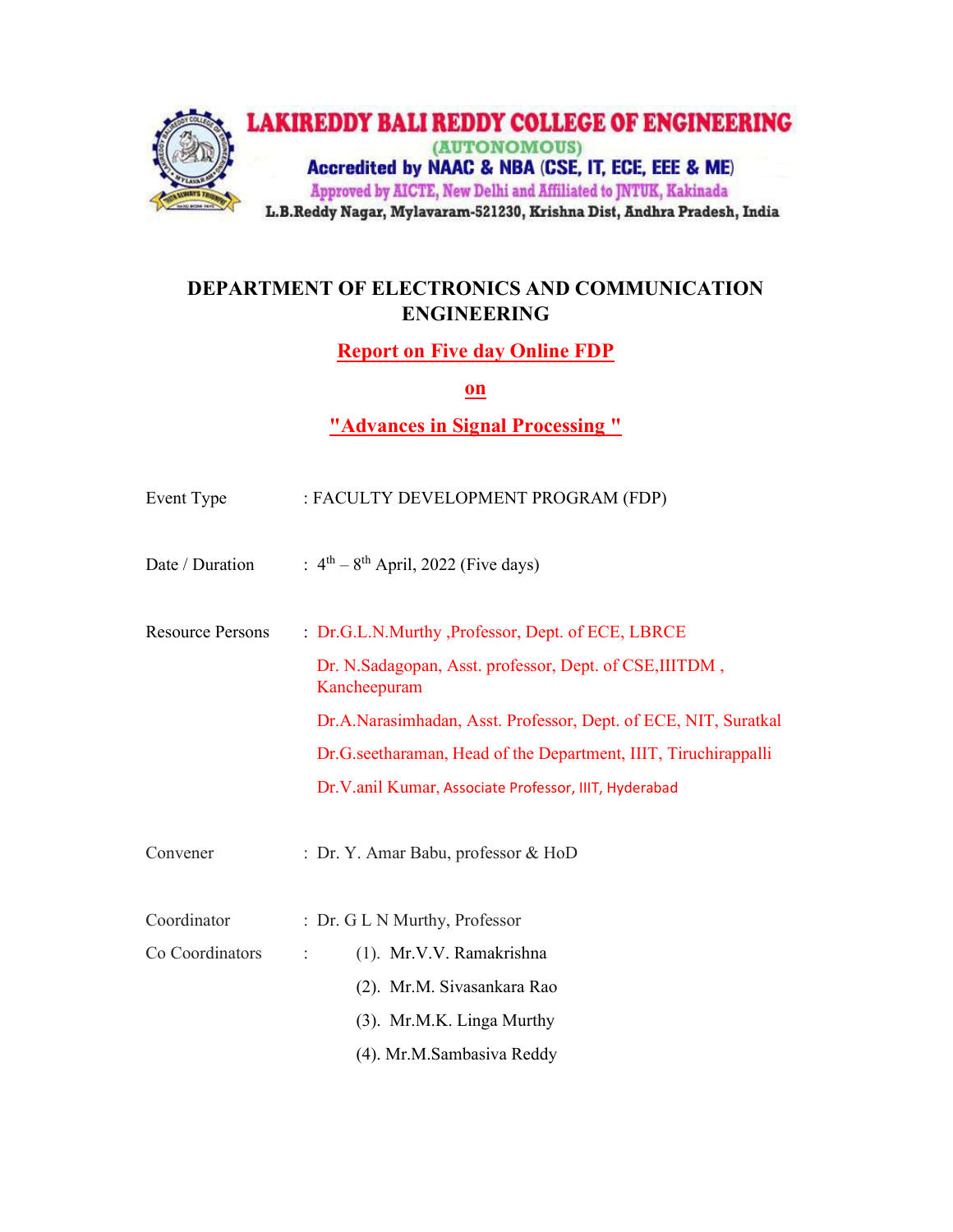#### Target Audience : 250

Total no of Participants: 106 (Internal Count= 18 & External Count=88)

## Objectives of the event:

- 1. To expose the faculty to graph signal Processing.
- 2. To make use of the basics of graph theory in solving the signal processing problems.
- 3. To introduce sampling of Finite rate of Innovation signals
- 4. To explore the developments in AI with relevance to signal processing.
- 5. To interrelate the VLSI Technology with signal processing applications

### Outcome of event :

- 1. To Understand the basic concepts of Graph Signal Processing.
- 2. To Get awareness on areas of applications of graph Signal Processing.
- 3. To understand the underlying concepts of Signal reconstruction.
- 4. To acquire knowledge on the role of AI in speech processing applications.
- 5. To get exposed to development of VLSI based signal Processing systems.

### Description / Report on Event:

The introductory session began with address by the head of the department Dr.Y.Amar Babu. It was told that many developments are happening in signal processing which the faculty must make use tom carry out further research. Further, one should not restrict to specific domain and carry out multi-disciplinary research. All the participants were informed about the facilities available in the department and utilize the same for their research work. This was followed by introduction of Graph signal Processing (GSP) by Dr.G.L.N.Murthy .Due to the developments in IoT, large amount of data is available from physical and logical networks , for further analysis.

 Classical signal processing techniques cannot give fair amount of information from these complex structured networks. This necessitated the use of Graph signals in modelling and analysis of such data. However, the fundamental operations of Translation, Modulation and sampling cannot be directly applied on graphs by virtue of which graph spectral domain was developed. Whatever operations that cannot be performed in vertex domain can be carried out in the graph spectral domain. The basic constraint in graph signal processing is to convert a real time signal like EEG or ECG signal or an image or a video into a graph. If this is carried out effectively and a graph is formed, further analysis in spectral domain is not a trivial task. In the entire graph spectral domain, the Laplacian operator plays a vital role which is derived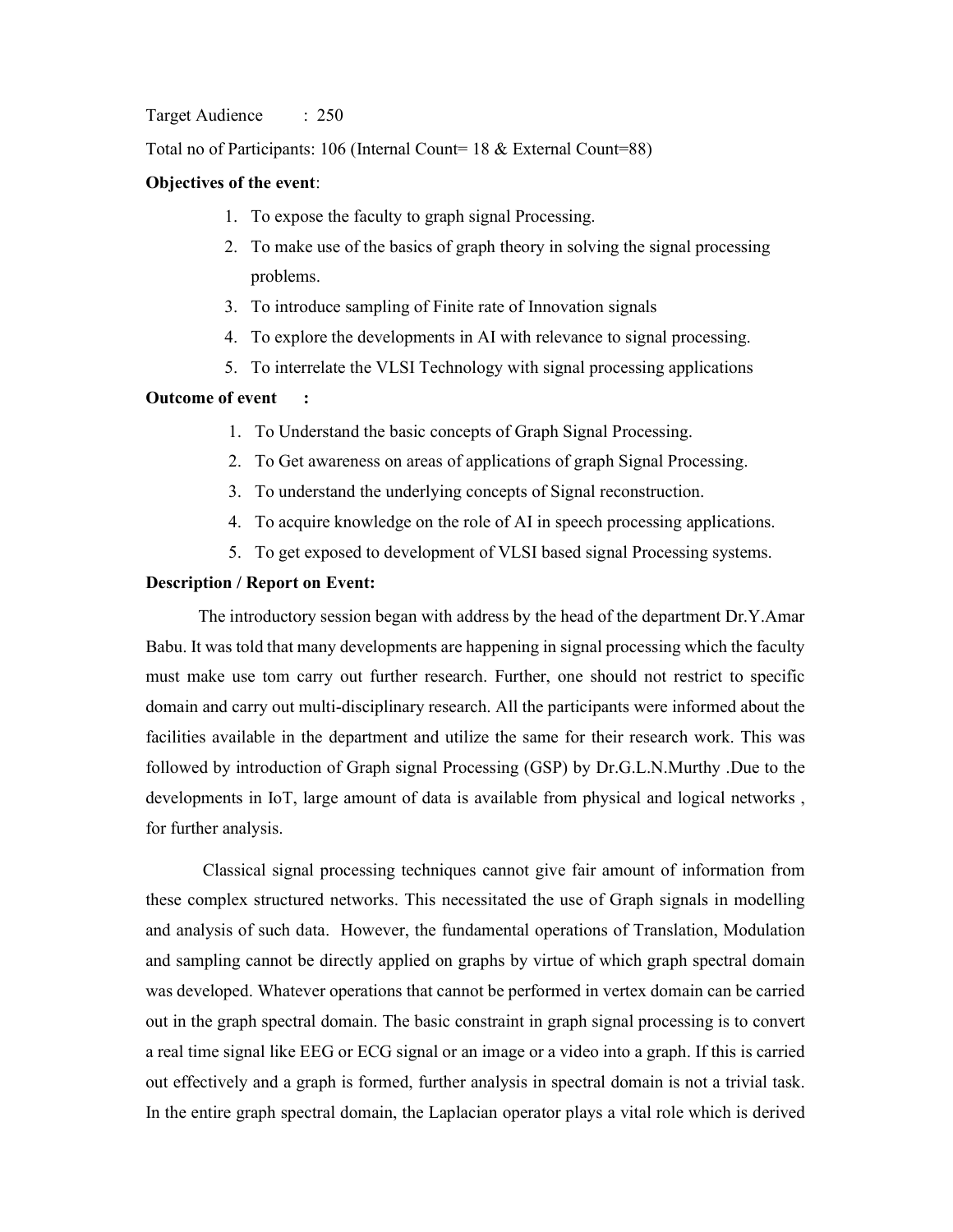from the degree and adjacency matrices. The role of GSP in EEG analysis and image denoising was also explained.

On day 2, Dr.Sadagopan Narasimhan has given an overview of graph theory and its role in signal Processing. In real time signals are present everywhere and certain amount of elementary processing is required to understand the signal. Modelling of signal is required to correlate various constituent components of the signal. Transformation from one form to another form, sampling and filtering are some operations involved in signal processing to solve a problem. For solving real-time problems three levels of thinking are needed abstract, computational and algorithmic thinking. Abstract thinking is aimed at modelling a problem and involves algebraic and trigonometric concepts. It will not involve experimentation but provides visualization of the problem. Computational thinking makes use of electronic gadgets for carrying out experimentation and this in turn needs algorithmic thinking. The session also included a overview of graph theory. Computational thinking makes use of electronic gadgets to process signals and involves experimentation. However, for simulation programs, procedures, or algorithms are needed. Graphs can be represented by matrices that give the relation between signals. These signals can be either image, videos, or simply 1 D signals. Adjacency matrices of undirected graphs are symmetric in nature while directed graphs have non symmetric adjacency.

On Day 3, Dr.A.V. Narasimhadan highlighted the tole of sampling in signal reconstruction. It was mentioned that all non-band limited signals can be reconstructed from the samples. And all band limited signals are Finite rate of Innovation (FRI) signals. Any type of signal can be obtained from the stream of Dirac pulses provided the sampling rate is known. According to sampling theorem of FRI signals, given FRI signal can be reconstructed from available samples if the number of samples are great than rate of Innovation. Prony's method used for identifying the location and weight of Dirac pulses was also discussed along with underlying stepwise procedure. The application of FRI in reconstructing the MRI image from raw data given by the scanner, which will be in the Fourier domain was also explained.

On Day 4, Dr.G.Seetharaman discussed about high speed digital circuits for Signal Processing and it's necessity. Various methodologies to increase the speed as well as reducing the power requirement were elaborated. It was told that for signal processing the important component is multiplier which is inherently available with FPGA. It was mentioned that for real time systems , synchronous non pipelined circuit is not advisable due longest path delay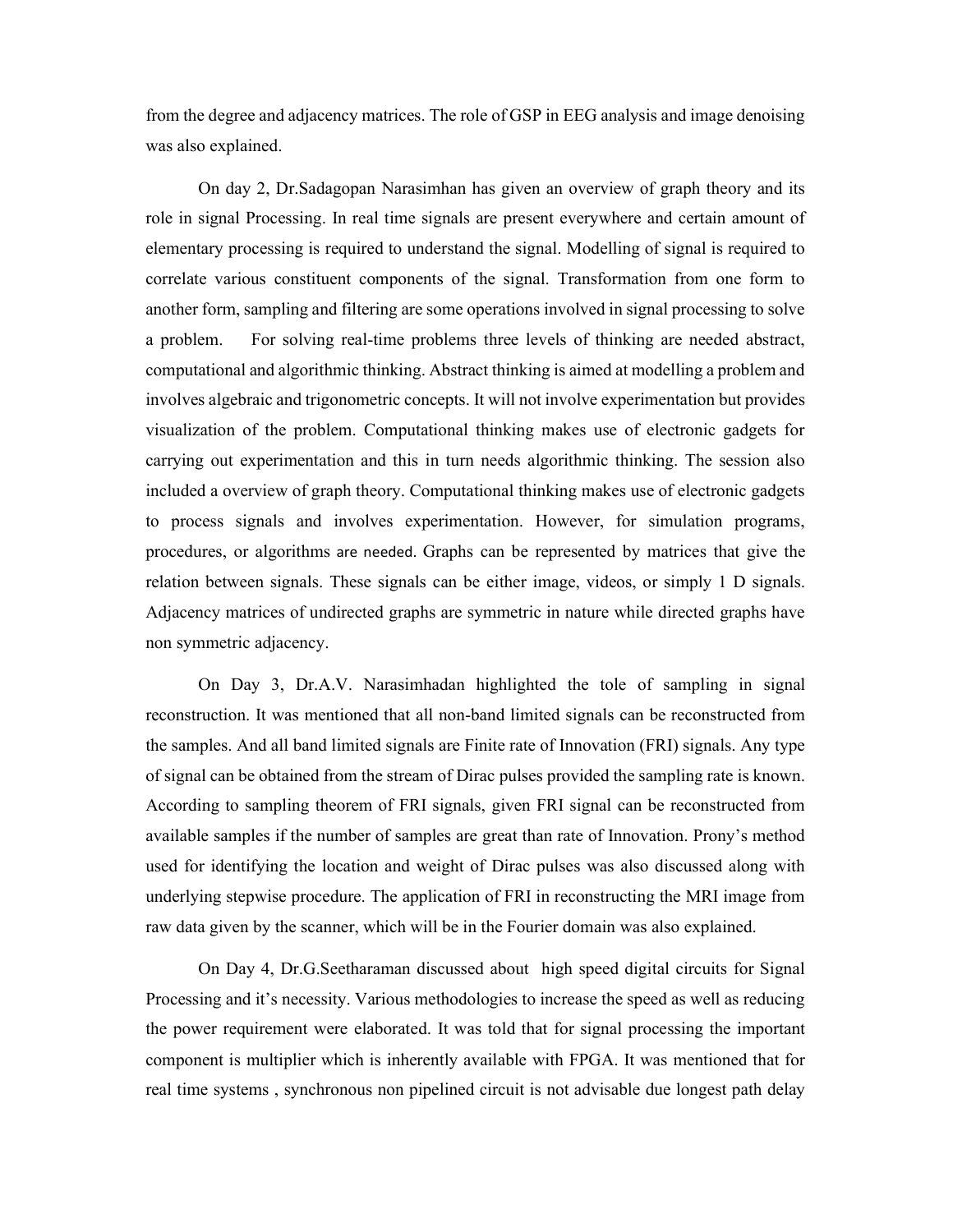have more number of functional elements necessitating synchronous pipeline system to increase the speed. In this the desired combinational circuit is divided in to multiple number of combinational logic blocks and introducing a shift register between them. Parallel processing increases the sampling rate by replicating hardware so that several inputs can be processed in parallel and several outputs can be produced at the same time. The session also covered wave pipelining which can be used for increasing the speed of the circuit without the insertion of register. The session concluded after introducing the need of an asynchronous systems and it's constituent parts.

Feedback/Suggestions:

- $\triangleright$  Conduct full day or extend to 2 weeks
- $\triangleright$  International speakers and participants can be invited for more informative sessions
- $\triangleright$  Implement Hands On session during FDP
- $\triangleright$  Need applications of Signal processing in different fields.
- $\triangleright$  Workshop in ML
- $\triangleright$  More advance topics must be included
- $\triangleright$  Any hands on specially on IoT

## Comments on Feedback:

- 1. Initially it was thought of conducting sessions for full day but keeping in view of hectic academic activity for the faculty members, the duration was fixed at 2 hours. However, in future if any FDP is conducted off line definitely session will be for full day.
- 2. Mr.Antonio Ortega has already been contacted for giving one session in the domain of graph signal processing but sir has no interest . Further, in future based on the need, international resource persons will be invited.
- 3. MATLAB based simulation of signal processing algorithms will be added in the coming days when another FDP is conducted.
- 4. Current FDP covered EEG and image analysis as well as filter design. Other applications will be included in future.
- 5. Already last year one online FDP was conducted on deep learning and in future further advances along with applications will be covered.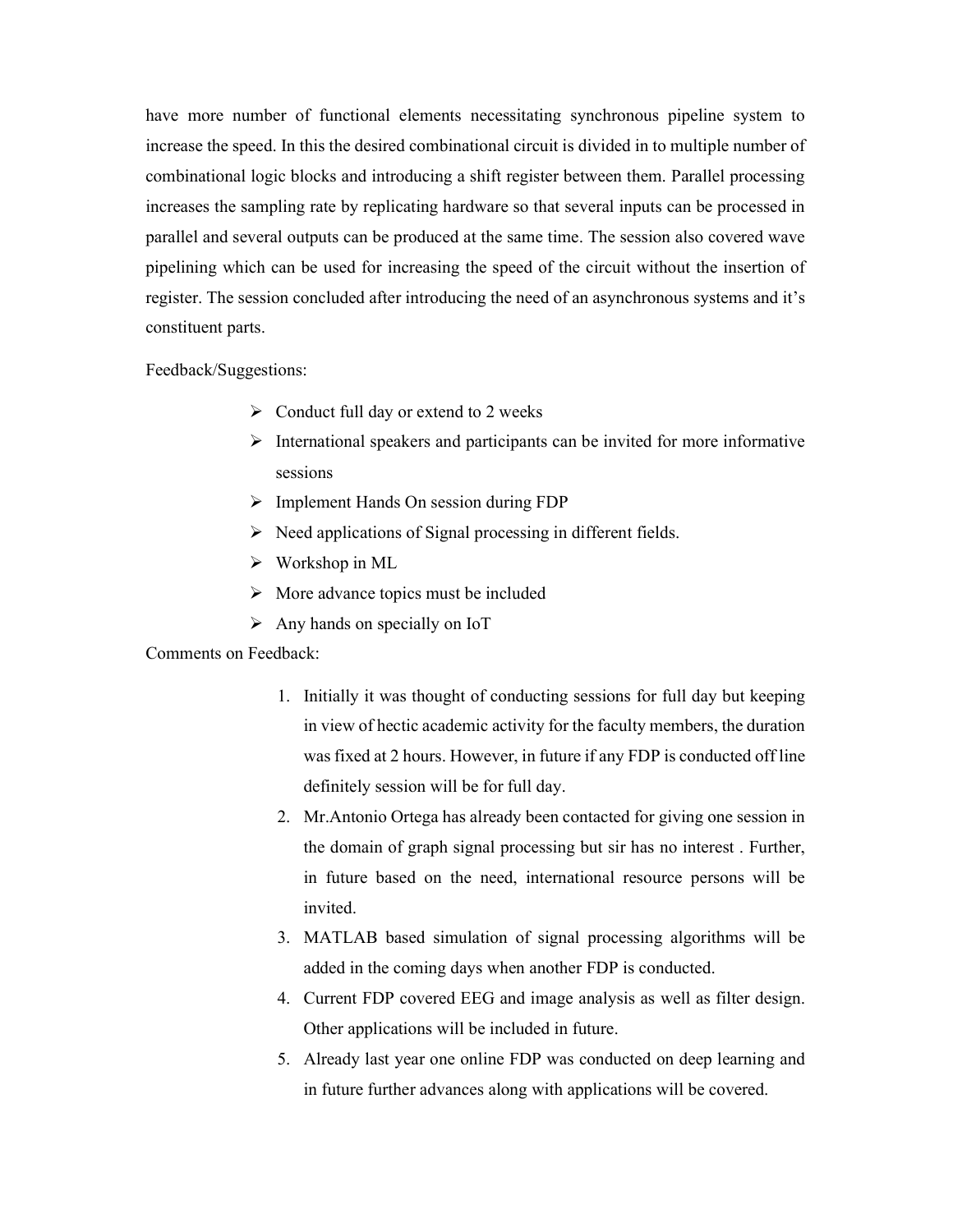6. No IoT session or FDP can be conducted under this signal Processing module. However. this suggestion will be forwarded for other research module coordinators.

Photographs: